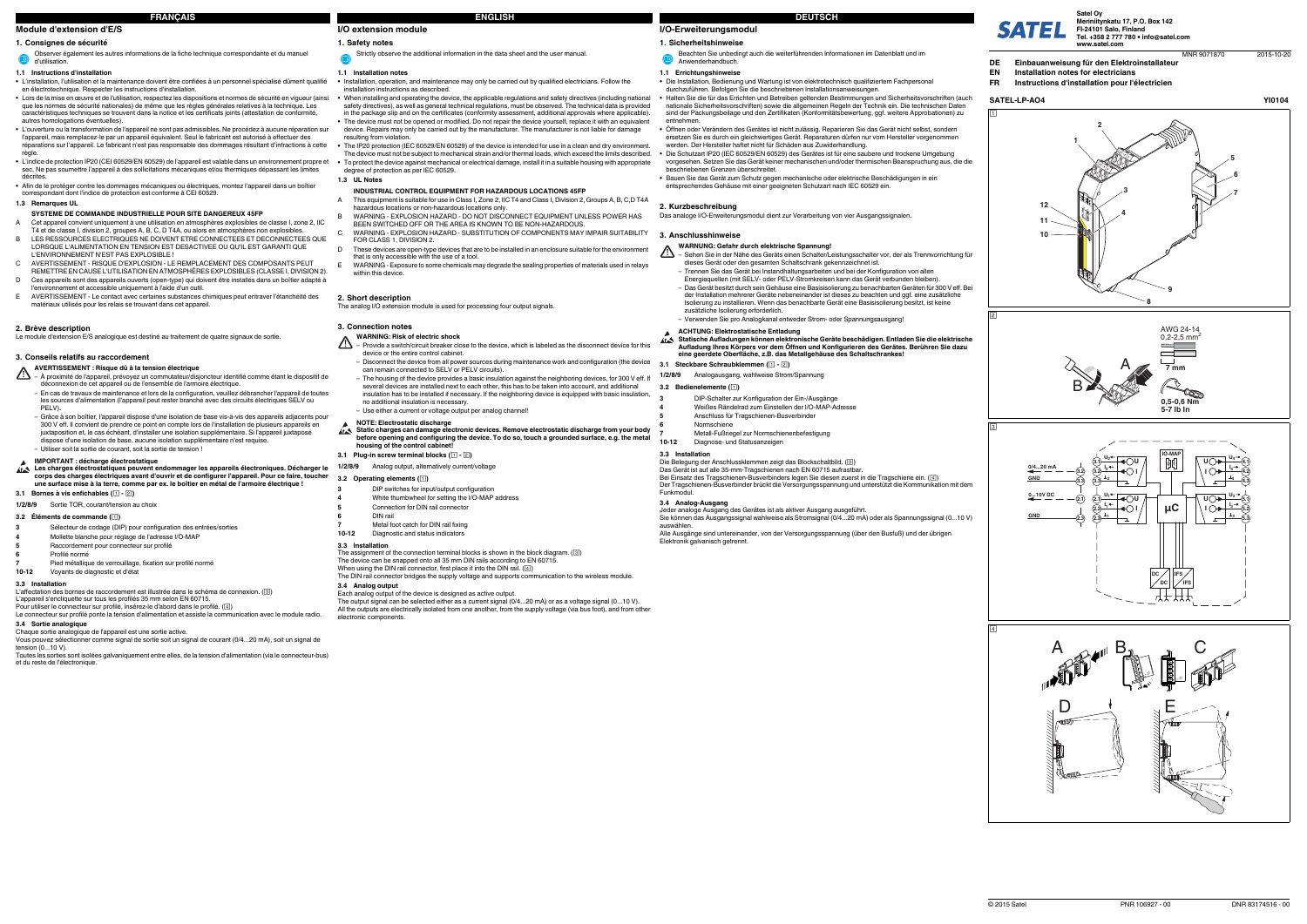**Caractéristiques techniques Technical data Technische Daten**

**Sorties analogiques**<br> **Sorties analogiques**<br> **Sorties analogiques**<br> **Sorties analogiques**<br> **Sorties analogiques**<br> **Analogiques**<br> **Analogiques**<br> **Analogiques**<br> **Analogiques**<br> **Analogiques**<br> **Analogiques**<br> **Analogiques**<br> **A** Signal de sortie Output signal Ausgangssignal 0 mA ... 20 mA (0 V ... 10 V)

4 mA ... 20 mAca. 21,67 mA (ca. 10,83 V)

Signal de sortie maximum Maximum output signal Maximales Ausgangssignal ca. 21,67 mA (ca. 10,83 V) Précision bei 25 °C (Accuracy à 25 °C Accuracy at 25 °C accuracy at 25 °C Genauigkeit bei 25 °C bei 25 °C ≤ 0,02 % (typ. 0,5 %)<br>Charge definition of the state of the state of the state of the state of the state of the sta

Ambient temperature ambient temperature range Deration Detailed Development Detailed Betrieb -40 °C ... 70 °C (>55°C derating)<br>
Plage de température ambiante ambient entre Exploitation Ambient temperature range Storage/tr

Dimensions I/H/P **Electrical isolation**<br> **Electrical isolation**<br> **Electrical isolation**<br> **Calvanische Trennung Calvanische Trennung Calvanische Trennung Calvanische Trennung** 

Rated insulation voltage (in each case between the TBUS

Degré de pollution<br>
Tension d'essai E/S analogiques **1998** SOME, 1 min and the many of the Test voltage for analog I/Os<br> **Conformité / Homologations** 2012, 1 min. **Conformité CE** Conformité CE Conformité CE Conformité / CE Tension d'essai E/S analogiques **1992** Electrophysic de la Conformité CE de la Conformité CE de la Conformité CE<br>
Tension d'essai E/S analogiques **1993 Conformité CE de la Conformité CE de la CE-compliant** CE-compliant **1,** 

analog analog outputs / supply, reinforced insulation according to EN 61010)<br>Dvervoltage category

Courant absorbé entre entre entre entre en la consumption and the entrepreneur and the entrepreneur and the entrepreneur and the entrepreneur and the entrepreneur and the entrepreneur and the entrepreneur and the entrepre Indice de protection **IP20** and the control of protection **Degree of protection** Degree of protection Schutzart Schutzart IP20

Humidité de l'air and the controller de lair de la controller de la controller de la controller de la controller de la controller de la controller de la controller de la controller de la controller de la controller de la c Hauteur maximale d'utilisation au-dessus du niveau de la mer **Maximum altitude for use above sea level** Maximum and Maximum altitude for use above sea level Maximum altitude for use above sea level Maximale Einsatzhöhe übe Matériau du boîtier en the Santa Charles and the Charles PA 6.6-FR Housing material PA 6.6-FR Gehäusematerial PA 6.6-FR Gehäusematerial PA 6.6-FR Gehäusematerial PA 6.6-FR Gehäusematerial PA 6.6-FR Gehäusematerial PA 6.6-F

TBUS Supply voltage UB TBUS Versorgungsspannung UB TBUS 19,2 V DC ... 30,5 V DC

Storage/transport Europe Contact Contact Contact Contact Contact Contact Contact Contact Contact Contact Contact Contact Contact Contact Contact Contact Contact Contact Contact Contact Contact Contact Contact Contact Conta

**Conformité CE**<br> **Conformité CE**<br> **CE <b>Conformance / approvals**<br> **UL, USA / Canada**<br> **UL, USA / Canada**<br> **UL, USA / Canada** 

E/S analogiques Tension assignée d'isolement (entre les sorties analogiques / alimentation TBUS, isolation renforcée selon EN 61010)

50 V

Keine Funktionseinschränkung für den erweiterten Temperaturbereich, wenn Sie einen Mindestabstand<br>von 17,5 mm zwischen den Modulen einhalten. Der Mindestabstand entspricht der Breite eines Tragschienen-Busverbinders.

UL, USA/Canada UL, USA / Canada UL, USA / Kanada UL 508 Listed

Analoge I/O Bemessungsisolationsspannung (jeweils zwischen den<br>Analogen Ausgängen / Versorgung TBUS, Verstärkte Isolierung nach EN 61010)

Class I, Div. 2, Groups A, B, C, D T4A

Class I, Zone 2, IIC T4

# Ein möglicher Fehlerfall ist eine Unterbrechung der Funkverbindung. Dieses unterbricht die

# **Funkmodul im PLC/Modbus RTU-Modus**

# **5. Diagnose- und Statusanzeigen ()**

## **6. Betriebsbedingungen für den erweiterten Temperaturbereich (+55 °C ... 70 °C) ()**

# **7. Prozessdaten**

| Rändelrad    | Beschreibung                                                                |
|--------------|-----------------------------------------------------------------------------|
| $01 - 99$    | I/O-MAP-Adresse                                                             |
| 100          | Auslieferungszustand                                                        |
| ** $1* - 9*$ | Einstellung nicht erlaubt                                                   |
| $*1 - *9$    | Interface-System-Slaveadresse, zur Verwendung mit anderen Interface-System- |

- **PWR**Ein Versorgungsspannung OK<br>Blinkt Konfigurations-/Adressieru **DAT**Konfigurations-/Adressierungsmodus Ein zyklische Datenkommunikation **ERR** Blinkt **Langsam (1,4 Hz):** I/O-MAP-Adresse verändert **Schnell (2,8 Hz):**
	- **Funkmodul im I/O-Datenmodus (Wire-In/Wire-Out)**
	- Fehlendes Eingangsmodul, keine Buskommunikation **Funkmodul im PLC/Modbus RTU-Modus**

Informationen zu den Prozessdaten finden Sie im zugehörigen Datenblatt unter www.satel.com.

- Keine Modbuskommunikation (sicherer Zustand der Ausgänge, abhängig von Einstellung der DIP-Schalter)
- Ein kritischer interner Fehler

Anderenfalls beachten Sie bitte folgende Einschränkungen: Verwenden Sie nur den analogen Spannungsausgang (0...10 V)!

# **6. Conditions de fonctionnement dans la plage de température étendue**

 $(+55 °C ... 70 °C)$  ( $\circledcirc$ )

# **7. Données de process**

Tension d'alimentation U<sub>I</sub><br>Courant absorbé

Allumé erreur critique interne

- Aucune limitation de fonctionnement n'existe pour la plage de température étendue si une distance minimum de 17,5 mm est assurée entre les modules. La distance minimum correspond à la largeur d'un connecteur sur profilé.
- 
- Tenir compte sinon des restrictions suivantes : Utiliser uniquement la sortie analogique de tension (0...10 V).

Les informations concernant les données de process se trouvent dans la fiche technique correspondante disponible à l'adresse www.satel.com.

Protection contre les transitoires **Contre in the Contre Contre Contre Contre Contre Contre Contre Contre Contre Contre Contre Contre Contre Contre Contre Contre Contre Contre Contre Contre Contre Contre Contre Contre Cont** 

**Caractéristiques générales**<br> **Caractéristiques générales**<br> **Caractéristiques générales**<br> **Caractéristiques générales**<br> **Caractéristiques générales**<br> **Caractéristiques générales**<br> **Caractéristiques générales** 

Classe d'inflammabilité selon UL 94 Inflammability class in acc. with UL 94 Brennbarkeitsklasse nach UL 94 Brennbarkeitsklasse nach UL 94 Brennbarkeitsklasse nach UL 94 Brennbarkeitsklasse nach UL 94 Brennbarkeitsklasse na

**ISOLATE:**<br> **ISOLATE:**<br> **ISOLATE:**<br> **ISOLATE:**<br> **ISOLATE:**<br> **ISOLATE:**<br> **ISOLATE:**<br> **ISOLATE:**<br> **ISOLATE:**<br> **ISOLATE:**<br> **ISOLATE:**<br> **ISOLATE:**<br> **ISOLATE:**<br> **ISOLATE:**<br> **ISOLATE:**<br> **ISOLATE:**<br> **ISOLATE:**<br> **ISOLATE:**<br> **ISOLA** 

Catégorie de surtension Diversion Covervoltage category Diversion Covervoltage category Diversion Diversion Diversion Diversion Diversion Diversion Diversion Diversion Diversion Diversion Diversion Diversion Diversion Dive

|                                                                                    | <b>FRANÇAIS</b>                                                                                                                                                                                                                                                                                                                                                                                                                                                                                                                                                                                               |                                 |                                        | <b>ENGLISH</b>                                                                                                                                                                                                                                                                                                                                                                                                                                                                                                                                                |                                                                                                                                                                                              |                                       | <b>DEUTSCH</b>                                                                                                                                                                                                                                                                                                                                                                                                                                                                                                                                                           |                                                                                |  |
|------------------------------------------------------------------------------------|---------------------------------------------------------------------------------------------------------------------------------------------------------------------------------------------------------------------------------------------------------------------------------------------------------------------------------------------------------------------------------------------------------------------------------------------------------------------------------------------------------------------------------------------------------------------------------------------------------------|---------------------------------|----------------------------------------|---------------------------------------------------------------------------------------------------------------------------------------------------------------------------------------------------------------------------------------------------------------------------------------------------------------------------------------------------------------------------------------------------------------------------------------------------------------------------------------------------------------------------------------------------------------|----------------------------------------------------------------------------------------------------------------------------------------------------------------------------------------------|---------------------------------------|--------------------------------------------------------------------------------------------------------------------------------------------------------------------------------------------------------------------------------------------------------------------------------------------------------------------------------------------------------------------------------------------------------------------------------------------------------------------------------------------------------------------------------------------------------------------------|--------------------------------------------------------------------------------|--|
|                                                                                    | 4. Configuration (5 - 7)                                                                                                                                                                                                                                                                                                                                                                                                                                                                                                                                                                                      |                                 | 4. Configuration ( $5 - 7$ )           |                                                                                                                                                                                                                                                                                                                                                                                                                                                                                                                                                               |                                                                                                                                                                                              |                                       | 4. Konfiguration (5 - 7)                                                                                                                                                                                                                                                                                                                                                                                                                                                                                                                                                 |                                                                                |  |
|                                                                                    | À la livraison, tous les commutateurs DIP sont en position « OFF », Configurer les commutateurs DIP<br>conformément à l'application prévue à l'aide du tableau ci-contre.                                                                                                                                                                                                                                                                                                                                                                                                                                     |                                 |                                        | At delivery, all DIP switches are in the "OFF" position. Configure the DIP switches according to the planned<br>application using the adjacent table.                                                                                                                                                                                                                                                                                                                                                                                                         | Im Auslieferungszustand befinden sich alle DIP-Schalter in der Position "OFF". Konfigurieren Sie die DIP-<br>Schalter entsprechend der geplanten Anwendung mit Hilfe nebenstehender Tabelle. |                                       |                                                                                                                                                                                                                                                                                                                                                                                                                                                                                                                                                                          |                                                                                |  |
| communication du bus.<br>· Sortie analogique                                       | 4.1 Comportement des sorties en cas de panne<br>L'interruption de la liaison radio fait partie des pannes possibles. Elle provoque une interruption de la<br>Il convient alors de choisir entre la remise à zéro ou le maintien de la dernière valeur/du dernier état.<br>DIP 2 = OFF : RESET - la valeur de sortie est réglée sur « 0 »<br>DIP 2 = ON : HOLD - maintien de la dernière valeur<br>4.2 Adresse IO-MAP dans le système radio SATEL-LP<br>Un adressage univoque est requis pour utiliser l'appareil dans le système radio SATEL-LP.<br>• Utiliser la molette pour régler l'adresse IO-MAP. ([7]) | • Analog output                 |                                        | 4.1 Behavior of the outputs in the event of an error<br>An error may be an interruption of the wireless connection. This interrupts bus communication.<br>In this case, you can either select the "reset" option or the "hold last value/state" option.<br>DIP 2 = OFF: RESET - Output value is set to "0"<br>$DIP$ 2 = $ON$ : HOLD - Hold last value<br>4.2 I/O MAP address in the SATEL-LP wireless system<br>When using the device in the SATEL-LP wireless system, a unique address is required.<br>• Use the thumb wheel to set the I/O MAP address. (7) | Buskommunikation.<br>• Analog-Ausgang                                                                                                                                                        |                                       | 4.1 Verhalten der Ausgänge im Fehlerfall<br>Ein möglicher Fehlerfall ist eine Unterbrechung der Funkverbindung. Dieses unterbricht die<br>Für diesen Fall können Sie zwischen Rücksetzen oder Halten des letzten Wertes/Zustandes wählen.<br>DIP 2 = OFF: RESET - Ausgabewert wird auf "0" gesetzt<br>DIP 2 = ON: HOLD - Halten des letzten Wertes<br>4.2 I/O-MAP-Adresse im SATEL-LP-Funksystem<br>Für die Verwendung des Gerätes im SATEL-LP-Funksystem ist eine eindeutige Adressierung erforderlich.<br>• Stellen Sie mit dem Rändelrad die I/O-MAP-Adresse ein. (7) | <b>Rittle</b>                                                                  |  |
|                                                                                    |                                                                                                                                                                                                                                                                                                                                                                                                                                                                                                                                                                                                               |                                 | Thumbwheel Description                 |                                                                                                                                                                                                                                                                                                                                                                                                                                                                                                                                                               |                                                                                                                                                                                              |                                       |                                                                                                                                                                                                                                                                                                                                                                                                                                                                                                                                                                          | <b>MATE</b>                                                                    |  |
| <b>Molette</b>                                                                     | <b>Description</b>                                                                                                                                                                                                                                                                                                                                                                                                                                                                                                                                                                                            | $01 - 99$                       |                                        | I/O MAP address                                                                                                                                                                                                                                                                                                                                                                                                                                                                                                                                               | Rändelrad                                                                                                                                                                                    |                                       | Beschreibung                                                                                                                                                                                                                                                                                                                                                                                                                                                                                                                                                             |                                                                                |  |
| $01 - 99$                                                                          | Adresse IO-MAP                                                                                                                                                                                                                                                                                                                                                                                                                                                                                                                                                                                                | 00                              |                                        | Delivery state                                                                                                                                                                                                                                                                                                                                                                                                                                                                                                                                                | $01 - 99$                                                                                                                                                                                    |                                       | I/O-MAP-Adresse                                                                                                                                                                                                                                                                                                                                                                                                                                                                                                                                                          |                                                                                |  |
| l 00                                                                               | Etat à la livraison                                                                                                                                                                                                                                                                                                                                                                                                                                                                                                                                                                                           | **, $1^*$ - $9^*$               |                                        | Setting not permitted                                                                                                                                                                                                                                                                                                                                                                                                                                                                                                                                         | 00                                                                                                                                                                                           |                                       | Auslieferungszustand                                                                                                                                                                                                                                                                                                                                                                                                                                                                                                                                                     |                                                                                |  |
| **, $1* - 9*$                                                                      | Réglage interdit                                                                                                                                                                                                                                                                                                                                                                                                                                                                                                                                                                                              | $*1 - *9$                       |                                        | Interface System slave address, for use with other Interface System (IFS) master devices                                                                                                                                                                                                                                                                                                                                                                                                                                                                      | **, $1^*$ - $9^*$                                                                                                                                                                            |                                       | Einstellung nicht erlaubt                                                                                                                                                                                                                                                                                                                                                                                                                                                                                                                                                |                                                                                |  |
| $*1 - *9$                                                                          | Adresse esclave Interface System, à utiliser avec autres appareils maîtres Interface System<br>(IFS)                                                                                                                                                                                                                                                                                                                                                                                                                                                                                                          |                                 |                                        | Wireless module in I/O data mode (wire in/wire out)<br>The output device must be provided with the same I/O MAP address as the assigned input device at the other                                                                                                                                                                                                                                                                                                                                                                                             | $*1 - *9$                                                                                                                                                                                    |                                       | Interface-System-Slaveadresse, zur Verwendung mit anderen Interface-System-<br>Mastergeräten (IFS)                                                                                                                                                                                                                                                                                                                                                                                                                                                                       |                                                                                |  |
| via une commande Modbus.                                                           | Module radio en mode Données d'E/S (Wire-In/Wire-Out)<br>Il convient d'attribuer à un appareil de sortie la même adresse I/O-MAP que celle attribuée à l'appareil d'entrée<br>situé sur une autre station radio (mappage d'E/S)<br>Module radio en mode PLC/Modbus RTU<br>Les données de sortie sont enregistrées dans le module radio maître (Modbus memory map) et accessibles                                                                                                                                                                                                                              | controller                      | wireless station (I/O mapping).        | Wireless module in PLC/Modbus RTU mode<br>The output data is saved in a Modbus memory map in the master wireless module, access using the Modbus<br>5. Diagnostic and status indicators (7)                                                                                                                                                                                                                                                                                                                                                                   | Modbus-Steuerung                                                                                                                                                                             |                                       | Funkmodul im I/O-Datenmodus (Wire-In/Wire-Out)<br>Ein Ausgabegerät muss dieselbe I/O-MAP-Adresse erhalten wie das zugeordnete Eingabegerät an einer<br>anderen Funkstation (I/O-Mapping).<br><b>Funkmodul im PLC/Modbus RTU-Modus</b><br>Ausgangsdaten werden in einer Modbus-Memory-Map im Master-Funkmodul gespeichert, Zugriff über                                                                                                                                                                                                                                   |                                                                                |  |
| <b>PWR</b><br>Allumé<br>Clignote<br><b>DAT</b><br>Allumé<br><b>ERR</b><br>Clignote | 5. Voyants de diagnostic et d'état ([7])<br>Tension d'alimentation OK<br>Mode de configuration/d'adressage<br>Communication de données cyclique<br>Lentement (1,4 Hz) : adresse I/O-MAP modifiée<br>Rapide (2,8 Hz) :<br>Module radio en mode de données E/S (Wire-In/Wire-Out)<br>Module d'entrées manquant, aucune communication de bus<br>Module radio en mode PLC/Modbus RTU<br>Aucune communication Modbus (état sécurisé des sorties, selon le réglage des<br>sélecteurs de codage DIP)                                                                                                                 | PWR<br><b>DAT</b><br><b>ERR</b> | ON<br>Flashing<br>ON<br>Flashing<br>ON | Supply voltage OK<br>Configuration/addressing mode<br>Cyclic data communication<br>Slow (1.4 Hz): I/O-MAP address changed<br>Fast (2.8 Hz):<br>Wireless module in I/O data mode (wire in/wire out)<br>Missing input module, no bus communication<br>Wireless module in PLC/Modbus RTU mode<br>No Modbus communication (safe state of outputs, depending on DIP switch setting)<br>Critical internal error                                                                                                                                                     | <b>PWF</b><br><b>DAT</b><br>ERR                                                                                                                                                              | Ein<br>Blinkt<br>Ein<br><b>Blinkt</b> | 5. Diagnose- und Statusanzeigen ( $\square$<br>Versorgungsspannung OK<br>Konfigurations-/Adressierungsmodus<br>zvklische Datenkommunikation<br>Langsam (1,4 Hz): I/O-MAP-Adresse verändert<br>Schnell (2,8 Hz):<br>Funkmodul im I/O-Datenmodus (Wire-In/Wire-Out)<br>Fehlendes Eingangsmodul, keine Buskommunikation<br>Funkmodul im PLC/Modbus RTU-Modus<br>Keine Modbuskommunikation (sicherer Zustand der Ausgänge, abhängig von<br>Einstellung der DIP-Schalter)                                                                                                     | ant.<br>$\begin{matrix} 1 & 0 \\ 0 & 0 \\ 0 & 0 \end{matrix}$<br><u>अप्तान</u> |  |

# **6.** Operating conditions for the extended temperature range (+55°C ... 70°C) (8)

## **7. Process data**

- No function restrictions for the extended temperature range if you keep a minimum distance of 17.5 mm between the modules. The minimum distance is the width of a DIN rail connector.
- 
- 

Otherwise please observe the following restrictions: Only use the analog voltage output (0...10 V).

For additional information on the process data, please refer to the corresponding data sheet at www.satel.com.

Type de raccordement **Connection method** Connection method **Connection method** Anschlussart Anschlussart **SATEL-LP-AO4** 

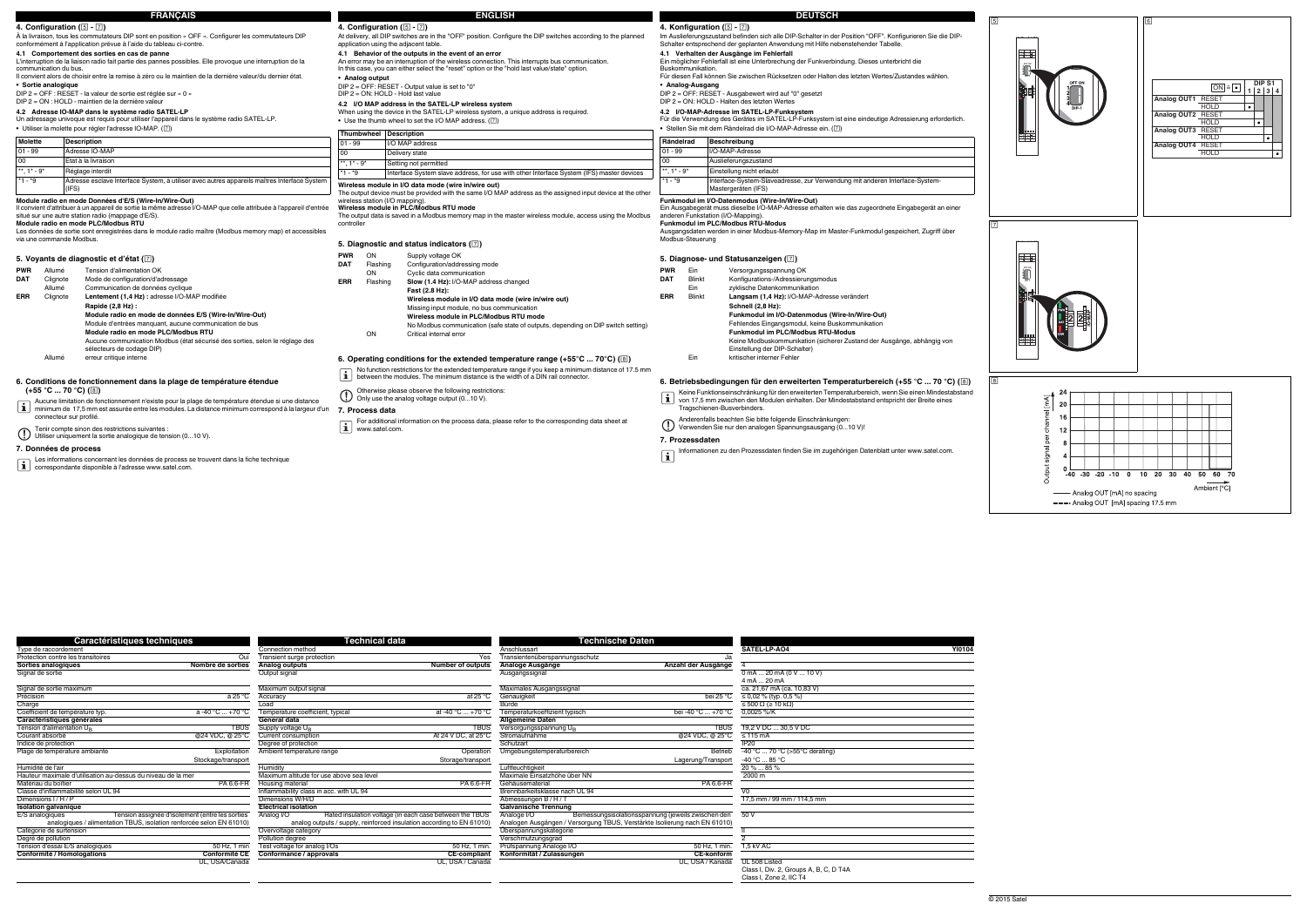#### **1. Indicazioni di sicurezza**

#### **1.1 Note di installazione**

- **•** L'installazione, l'utilizzo e la manutenzione devono essere eseguiti da personale elettrotecnico qualificato. Seguire le istruzioni di installazione descritte.
- **•** Rispettare le prescrizioni e le norme di sicurezza valide per l'installazione e l'utilizzo (norme di sicurezza nazionali incluse), nonché le regole tecniche generali. I dati tecnici sono riportati nella documentazione
- allegata e nei certificati (valutazione di conformità ed eventuali ulteriori omologazioni). **•** Non è consentito aprire o modificare l'apparecchio. Non riparare l'apparecchio da sé, ma sostituirlo con un
- apparecchio equivalente. Le riparazioni possono essere effettuate soltanto dal produttore. Il produttore non è responsabile per danni in caso di trasgressione.
- **•** Il grado di protezione IP20 (IEC 60529/EN 60529) dell'apparecchio è previsto per un ambiente pulito e asciutto. Non sottoporre l'apparecchio ad alcuna sollecitazione meccanica e/o termica che superi le soglie indicate.
- **•** Al fine di proteggerlo da danneggiamenti meccanici o elettrici, installare il dispositivo in una custodia adatta con un grado di protezione adeguato secondo IEC 60529.

Se si utilizza il connettore per guide di montaggio, posizionarlo prima nella guida. ( $\boxed{4}$ ) Il connettore per guide di montaggio serve al ponticellamento della tensione di alimentazione e supporta la comunicazione con il modulo radio.

### **2. Breve descrizione**

Il modulo di espansione I/O analogico serve all'elaborazione di quattro segnali di uscita.

#### **3. Indicazioni sui collegamenti**

#### **3.2 Elementi di comando ()**

#### **3.3 Installazione**

# Lo schema a blocchi illustra la disposizione dei morsetti di connessione. (③)<br>Il dispositivo si inserisce a scatto su tutte le guide di supporto da 35 mm a norma EN 60715.

- ⚠ – Predisporre in prossimità del dispositivo un interruttore/interruttore di potenza contrassegnato come separatore per questo dispositivo o per l'intero armadio di comando.
	- Durante i lavori di manutenzione e durante la configurazione, scollegare il dispositivo da tutte le fonti di energia attive (in caso di circuiti SELV o PELV il dispositivo può rimanere collegato).
	- La custodia del dispositivo fornisce un isolamento base dai dispositivi adiacenti per 300 V eff. In caso di installazione di più dispositivi uno accanto all'altro, tenere conto di tale dato e installare se necessario un isolamento aggiuntivo. Se il dispositivo adiacente possiede un isolamento base, non è necessario un isolamento aggiuntivo.
- Per ogni canale analogico utilizzare soltanto l'uscita di corrente o di tensione!

**3.4 Uscita analogica** Ogni uscita analogica del dispositivo è realizzata come uscita attiva. Per il segnale di uscita sono possibili due opzioni: segnale di corrente (0/4...20 mA) o segnale di tensione

Tutte le uscite sono separate galvanicamente tra di loro, dalla tensione di alimentazione (mediante il piedino

bus) e dagli altri componenti elettronici.

 $(0...10 V)$ .

Rispettare scrupolosamente anche le informazioni fornite nella scheda tecnica e nel manuale utente.

#### **AVVERTENZA: pericolo causato da tensione elettrica**

Al emplear el conector para carriles, coloque éste en primer lugar en el carril simétrico.  $(\Box)$ El conector para carriles puentea la tensión de alimentación y apoya la comunicación con el módulo de radio.

Cada salida analógica del aparato está ejecutada como salida activa. Es posible seleccionar la señal de salida como señal de corriente (0/4...20 mA) o como señal de tensión  $(0...10 V)$ .

# **IMPORTANTE: Scariche elettrostatiche**

- **Le cariche statiche possono danneggiare gli apparecchi elettronici. Prima di aprire e configurare l'apparecchio scaricare la carica elettrica del vostro corpo. Per questo scopo toccate una superficie collegata a terra, ad es. la custodia metallica del quadro elettrico!**
- **3.1 Morsetti a vite estraibili ( )**
- **1/2/8/9** Uscita analogica, a scelta per corrente/tensione
- Λ – Disponga cerca del aparato un interruptor/interruptor de protección que esté marcado como dispositivo de desconexión para este equipo o para todo el armario de control. Separe el dispositivo de cualquier fuente de energía durante los trabajos de mantenimiento y durante la configuración (el dispositivo puede permanecer conectado con circuitos de baja tensión SELV o PELV).
- Gracias a su carcasa, el dispositivo tiene un aislamiento básico para 300 Veff respecto a los dispositivos adyacentes. Para la instalación de varios dispositivos contiguos, se deberá tener esto en cuenta y, de ser necesario, disponer un aislamiento adicional. Si el dispositivo adyacente tiene ya un aislamiento básico, no será necesario aplicar un aislamiento adicional.

- **3**DIP switch per la configurazione degli ingressi/uscite
- **4**Rotella zigrinata bianca per l'impostazione dell'indirizzo I/O MAP
- Connessione per connettore per guide di montaggio
- **56**Guida standard
- Piedino di fissaggio metallico per il montaggio della guida standard
- **10-12**Indicatori diagnostici e di stato

**7**

# **Módulo de ampliación de E/S**

# **1. Advertencias de seguridad**

#### **1.1 Indicaciones de instalación**

- **•** La instalación, el manejo y el mantenimiento deben ser ejecutados por personal especializado, cualificado en electrotecnia. Siga las instrucciones de instalación descritas.
- **•** Para la instalación y el manejo, cumpla las disposiciones y normas de seguridad vigentes (también las normas de seguridad nacionales), así como las reglas generales de la técnica. Encontrará los datos técnicos en el prospecto y en los certificados (evaluación de conformidad y otras aprobaciones, si fuera necesario). **•** No está permitido abrir o realizar modificaciones en el aparato. No repare el equipo usted mismo, sustitúyalo
- por otro de características similares. Sólo los fabricantes deben realizar las reparaciones. El fabricante no se hace responsable de los daños derivados del incumplimiento de estas prescripciones. **•** El tipo de protección IP20 (IEC 60529/EN 60529) del equipo está previsto para un entorno limpio y seco.
- Detenga el equipo ante cargas mecánicas y/o térmicas que superen los límites descritos. **•** Para salvaguardar el dispositivo contra daños mecánicos o eléctricos, móntelo en una carcasa que tenga el grado de protección necesario conforme a IEC 60529.

O aparelho é encaixável em todos os trilhos de fixação de 35 mm de acordo com EN 60715.<br>Ao usar o conector de trilho de fixação, insira-o primeiramente no trilho de fixação. (④) O conector de trilho de fixação faz a ponte da tensão de alimentação e dá suporte para a comunicação com o módulo de rádio.

#### **ATENÇÃO: Perigo por corrente elétrica!** ∧

### **2. Descripción resumida**

El módulo de ampliación analógico de E/S sirve para el procesamiento de cuatro señales de salida.

### **3. Observaciones para la conexión**

# **3.1 Bornes de tornillo enchufables ( - )**

### **3.2 Elementos de operación ()**

#### **3.3 Instalación**

# El esquema de conjunto muestra la ocupación de los bornes de conexión. (③)<br>El equipo deberá encajarse sobre todos los carriles de 35 mm según EN 60715.

# **Modulo I/O d'espansione ITALIANO**

#### **3.4 Salida analógica**

Todas las salidas están separadas galvánicamente entre sí, de la tensión de alimentación (a través del pie de bus) y del resto de la electrónica.

Tenga también siempre presentes las informaciones adicionales de la hoja de datos y del manual del  $\bullet$ usuario.

### **ADVERTENCIA: Peligro por tensión eléctrica**

– ¡Emplee por cada canal analógico una salida de corriente o una salida de tensión!

# **IMPORTANTE: descarga electrostática Las cargas estáticas pueden dañar los equipos electrónicos. Antes de abrir y configurar el equipo, descargue la carga eléctrica de su cuerpo. Para ello, toque una superficie puesta a tierra, p.ej. la carcasa metálica del armario de distribución.**

**1/2/8/9** Salida analógica, opcionalmente corriente/tensión

- Selectores DIP para configuración de entradas/salidas
- **34**Ruedecilla blanca moleteada para ajustar la dirección I/O-MAP
- **5**Conexión para conector para carriles
- **6**Carril normalizado
- **7**Puntos de bloqueo metálicos para fijación de barra normalizada
- **10-12**Indicaciones de diagnóstico y estado

# **Módulo de expansão de I/O**

# **1. Instruções de segurança**

#### **1.1 Instruções de montagem**

- **•** A instalação, operação e manutenção deve ser executadas por pessoal eletrotécnico qualificado. Siga as instruções de instalação descritas.
- Observe a legislação e as normas de segurança vigentes para a instalação e operação (inclusive normas de segurança nacionais), bem como as regras técnicas gerais. Os dados técnicos devem ser consultados no folheto informativo e nos certificados (avaliação da conformidade, se necessário, outras certificações). **•** Não é permitido abrir ou alterar o equipamento. Não realize manutenção no equipamento, apenas substitua por um equipamento equivalente. Consertos somente podem ser efetuados pelo fabricante. O fabricante não se responsabiliza por danos decorrentes de violação.
- **•** O grau de proteção IP20 (IEC 60529 / EN 60529) do equipamento destina-se a um ambiente limpo e seco. Não submeta o equipamento a cargas mecânicas e/ou térmicas, que excedam os limites descritos. **•** Para a proteção contra danificação mecânica ou elétrica, deve ser efetuada a montagem numa caixa adequada com classe de proteção adequada conforme IEC 60529, onde necessário.

### **2. Descrição breve**

O módulo de expansão I/O analógico serve para o processamento de quatro sinais de saída.

#### **3. Instruções de conexão**

**3.1 Bornes a parafuso plugáveis ( - )**

**3.2 Elementos de operação ()**

#### **3.4 Saída analógica**

Cada saída analógica do dispositivos está confeccionada como saída ativa.

É possível selecionar como sinal de saída opcionalmente um sinal de corrente (0/4...20 mA) ou sinal de tensão (0...10 V).

Todas as entradas são separadas galvanicamente da tensão de alimentação (pelo pé do barramento) e do restante dos componentes eletrônicos.

Observar obrigatoriamente também as informações detalhadas na folha técnica e no manual do usuário.

- Trilho padrão
- **7** Trava de pé para fixação em trilho padrão **10-12**Indicações de diagnóstico e status
- **3.3 Instalação**

# A atribuição dos bornes é mostrada no esquema de blocos. (3)

- Prever um interruptor/disjuntor na proximidade do dispositivo que deve ser identificado como dispositivo de separação para este dispositivo ou para toda a caixa de distribuição.
- Desligue o dispositivo durante os trabalhos de manutenção configuração de todas as fontes de energia (o dispositivo pode permanecer conectado com os circuitos de corrente SELV ou PELV). – Através da caixa, o participante possui isolamento básico de participantes adjacentes até 300 V eff. Ao instalar vários participantes lado a lado, isso deve ser observado e isolamento adicional deve ser instalado se for necessário. Se o participante adjacente possuir isolamento básico, um isolamento adicional não é necessário.
- Usara para cada canal analógico ou a saída de corrente ou a saída de tensão!
- **IMPORTANTE: Descarga eletrostática**
- **Cargas estáticas podem danificar equipamentos eletrônicos. Descarregue a carga elétrica de seu corpo antes de abrir e configurar o equipamento. Para isso, toque uma superfície aterrada, por ex. a caixa metálica do quadro de comando!**

#### **1/2/8/9** Saída analógica, opcional corrente/tensão

**3**

**4**

- Configuração das entradas / saídas por chave DIP
- Roda estriada branca para ajuste do endereço I/O-MAP
- Conexão para conector do trilho de fixação

**5**

**6**

**ESPAÑOL**

# **PORTUGUÊSE**



**Tel. +358 2 777 780 info@satel.com www.satel.com**

MNR 9071870



# $\overline{2}$



 $\overline{3}$ 







- **IT Istruzioni di montaggio per l'elettricista installatore PT Instrução de montagem para o eletricista**
- **ES Instrucciones de montaje para el instalador eléctrico**
-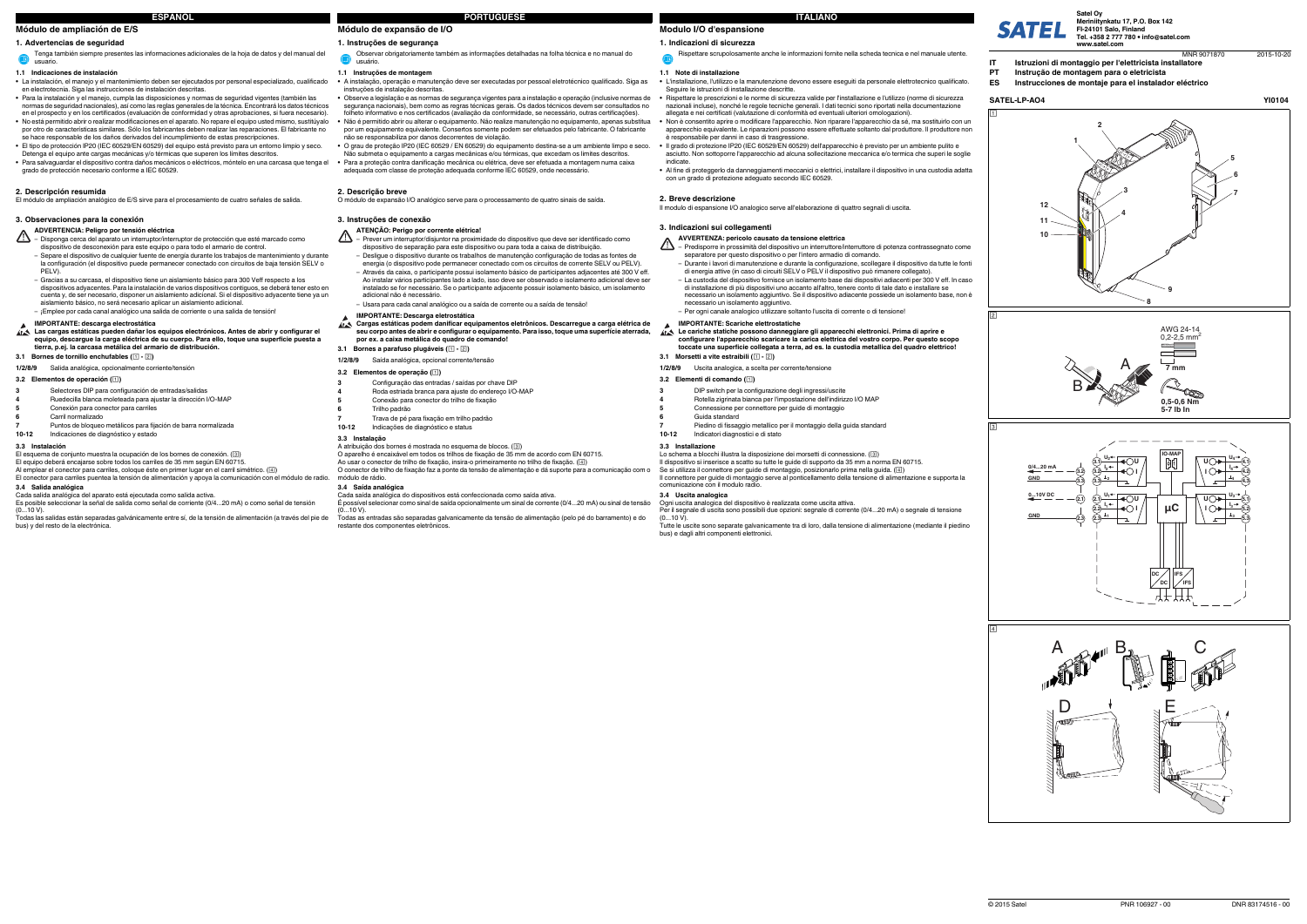| Datos técnicos                                                                |                       | Dados técnicos                                                         |                                                      | Dati tecnici                                                             |                                                        |                                                 |               |
|-------------------------------------------------------------------------------|-----------------------|------------------------------------------------------------------------|------------------------------------------------------|--------------------------------------------------------------------------|--------------------------------------------------------|-------------------------------------------------|---------------|
| Tipo de conexión                                                              |                       | Tipo de conexão                                                        |                                                      | Collegamento                                                             |                                                        | SATEL-LP-AO4                                    | <b>YI0104</b> |
| Protección contra sobretensiones transitorias                                 | Sí                    | Proteção contra surtos de transientes                                  | Sim                                                  | Protezione contro le sovratensioni dei transienti                        | -Sì                                                    |                                                 |               |
| Salidas analógicas                                                            | Número de salidas     | Saídas analógicas                                                      | Quantidade de saídas                                 | Uscite analogiche                                                        | Numero uscite                                          |                                                 |               |
| Señal de salida                                                               |                       | Sinal de saída                                                         |                                                      | Segnale d'uscita                                                         |                                                        | $0$ mA  20 mA (0 V  10 V)                       |               |
|                                                                               |                       |                                                                        |                                                      |                                                                          |                                                        | 4 mA  20 mA                                     |               |
| Señal máxima de salida                                                        |                       | Máximo sinal de saída                                                  |                                                      | Massimo segnale d'uscita                                                 |                                                        | ca. 21,67 mA (ca. 10,83 V)                      |               |
| Precisión                                                                     | $a25^{\circ}C$        | Precisão                                                               | $a25^{\circ}C$                                       | Accuratezza                                                              | a 25 $^{\circ}$ C                                      | $\leq$ 0,02 % (tip. 0,5 %)                      |               |
| Carga                                                                         |                       | Linha de menor resistência                                             |                                                      | Carico                                                                   |                                                        | $\leq 500 \Omega$ ( $\geq 10 \text{ k}\Omega$ ) |               |
| Coeficiente de temperatura típico                                             | $a - 40 °C  + 70 °C$  | Coeficiente de temperatura típico                                      | $a - 40 °C  + 70 °C$                                 | Coefficiente termico tipico                                              | $a - 40 °C  + 70 °C$                                   | $0.0025 \%$ /K                                  |               |
| Datos generales                                                               |                       | <b>Dados Gerais</b>                                                    |                                                      | Dati generali                                                            |                                                        |                                                 |               |
| Tensión de alimentación U <sub>n</sub>                                        | <b>TBUS</b>           | Tensão de alimentação UB                                               | <b>TBUS</b>                                          | Tensione di alimentazione U <sub>p</sub>                                 | <b>TBUS</b>                                            | 19,2 V DC  30,5 V DC                            |               |
| Absorción de corriente                                                        | @24 VDC, @ 25°C       | Consumo de energia                                                     | @24 VDC, @ 25°C                                      | Corrente assorbita                                                       | a 24 VDC, a 25 °C                                      | $\leq 115$ mA                                   |               |
| Indice de protección                                                          |                       | Grau de proteção                                                       |                                                      | Grado di protezione                                                      |                                                        | <b>IP20</b>                                     |               |
| Margen de temperatura ambiente                                                | Funcionamiento        | Faixa de temperatura ambiente                                          | Operação                                             | Range temperature                                                        | Funzionamento                                          | -40 °C  70 °C (>55 °C Derating)                 |               |
| Almacenamiento/transporte                                                     |                       |                                                                        | Armazenamento/transporte                             |                                                                          | Immagazzinamento/trasporto                             | $-40 °C  85 °C$                                 |               |
| Humedad del aire                                                              |                       | Umidade do ar                                                          |                                                      | Umidità dell'aria                                                        |                                                        | $20\%$ 85 %                                     |               |
| Máxima altitud de uso sobre el nivel del mar (NN)                             |                       | Altura máxima de utilização acima do nível do mar                      |                                                      | Max. quota di impiego s.l.m.                                             |                                                        | 2000 m                                          |               |
| Material de la carcasa                                                        | <b>PA 6.6-FR</b>      | Material da caixa                                                      | <b>PA 6.6-FR</b>                                     | Materiale custodia                                                       | <b>PA 6.6-FR</b>                                       |                                                 |               |
| Clase de combustibilidad según UL 94                                          |                       | Classe de inflamabilidade conforme UL 94                               |                                                      | Classe di combustibilità a norma UL 94                                   |                                                        | VO                                              |               |
| Dimensiones An. / Al. / Pr.                                                   |                       | Dimensões L/A/P                                                        |                                                      | Dimensioni L/A/P                                                         |                                                        | 17.5 mm / 99 mm / 114.5 mm                      |               |
| Separación galvánica                                                          |                       | Isolacão galvânica                                                     |                                                      | Isolamento galvanico                                                     |                                                        |                                                 |               |
| Tensión asignada de aislamiento (respectivamente, entre las<br>E/S analógicas |                       | I/Os analógicas                                                        | Tensão nominal de isolamento (sempre entre as saídas | I/O analogici                                                            | Tensione nominale di isolamento (tra le singole uscite | 50 V                                            |               |
| salidas analógicas / alimentación TBUS, aislamiento reforzado según EN 61010) |                       | analógicas / alimentação TBUS, isolamento reforçado conforme EN 61010) |                                                      | analogiche / alimentazione TBUS, isolamento rinforzato secondo EN 61010) |                                                        |                                                 |               |
| Categoría de sobretensiones                                                   |                       | Categoria de sobretensão                                               |                                                      | Categoria di sovratensione                                               |                                                        |                                                 |               |
| Grado de polución                                                             |                       | Grau de impurezas                                                      |                                                      | Grado d'inquinamento                                                     |                                                        |                                                 |               |
| Tensión de prueba E/S analógicas                                              | 50 Hz. 1 min          | Tensão de teste I/O analógicas                                         | 50 Hz, 1 min                                         | Tensione di prova I/O analogici                                          | 50 Hz, 1 min                                           | 1,5 kV AC                                       |               |
| <b>Conformidad / Homologaciones</b>                                           | <b>Conformidad CE</b> | Conformidade / Certificações                                           | <b>Conforme CE</b>                                   | Conformità/omologazioni                                                  | <b>CE</b> conforme                                     |                                                 |               |
|                                                                               | UL, EE.UU. / Canadá   |                                                                        | UL, EUA / Canadá                                     |                                                                          | UL, USA / Canada                                       | UL 508 Listed                                   |               |
|                                                                               |                       |                                                                        |                                                      |                                                                          |                                                        | Class I, Div. 2, Groups A, B, C, D T4A          |               |
|                                                                               |                       |                                                                        |                                                      |                                                                          |                                                        | Class I. Zone 2. IIC T4                         |               |

 Per l'impiego del dispositivo all'interno del sistema radio SATEL-LP è necessario un indirizzamento univoco. • Impostare l'indirizzo IO-MAP con la rotella zigrinata. (2)

**Modulo radio in modalità dati I/O (Wire-In/Wire-Out)** interface (IFS) atribuído em

- **4. Configurazione ( )**
- Al momento della fornitura tutti i DIP switch si trovano nella posizione "OFF". Configurare i DIP switch in base all'utilizzo previsto con l'aiuto della tabella a fianco.
- **4.1 Comportamento delle uscite in caso di errore**
- Un errore può essere dovuto ad es. a un'interruzione del collegamento radio: la comunicazione bus viene interrotta.
- In questo caso è possibile scegliere tra un reset o il mantenimento dell'ultimo valore/stato.
- **• Uscita analogica** DIP 2 = OFF: RESET Il valore di uscita viene impostato su "0"
- 
- DIP 2 = ON: HOLD Mantenimento dell'ultimo valore **4.2 Indirizzo IO-MAP nel sistema radio SATEL-LP**
- 

### **6. Condiciones de funcionamiento para los márgenes de temperatura ampliados**   $(+55 °C ... 70 °C)$  ( $\circledcirc$ )

A un dispositivo di uscita deve essere assegnato lo stesso indirizzo I/O-MAP del dispositivo di ingresso corrispondente di un'altra stazione radio (mapping I/O). **Modulo radio in modalità RTU PLC/Modbus**

I dati di uscita vengono memorizzati nel modulo radio Master in una mappa di memoria Modbus, accesso mediante comando Modbus

# **5. Indicatori diagnostici e di stato ()**

#### **7. Dati di processo**

#### **Rotella zigrinata Descrizione** 01 - 99 Indirizzo IO-MAP Stato di consegna mpostazione non ammessa \*1- \*9 Indirizzo slave per sistema interface, per l'utilizzo con altri dispositivi master per sistema

**PWR** On Tensione di alimentazione OK **DAT**Lampeggia Modalità di configurazione/indirizzamento<br>On Comunicazione dati ciclica Comunicazione dati ciclica Lampeggia **Lento (1,4 Hz):** modifica dell'indirizzo I/O-MAP **ERRRapido (2,8 Hz): Modulo radio in modalità dati I/O (Wire-In/Wire-Out)** Modulo di ingresso assente, nessuna comunicazione bus **Modulo radio in modalità RTU PLC/Modbus** Nessuna comunicazione Modbus (stato sicuro delle uscite, in base all'impostazione del DIP switch) On Errore interno critico

# **6.** Condizioni di esercizio per il range di temperatura esteso (+55 °C ... 70 °C) (8)

- Nessuna limitazione funzionale per il range di temperatura esteso se si osserva una distanza minima di 17,5 mm tra i moduli. La distanza minima corrisponde alla larghezza di un connettore per guide di montaggio.
- 
- In caso contrario, tenere in considerazione le seguenti limitazioni: Utilizzare solamente l'uscita di tensione analogica (0...10 V)!

- Per informazioni sui dati di processo consultare la scheda tecnica alla pagina www.satel.com.
- 

# **7. Datos de proceso**

- No hay limitación de funcionamiento para los márgenes de temperatura ampliados si se mantiene una distancia mínima de 17,5 mm entre los módulos. La distancia mínima se corresponde con la anchura de un conector para carriles.
- De no ser así, tenga en cuenta las siguientes limitaciones: ¡Emplee sólo la salida de tensión analógica (0...10 V)!
- 

| 4. Configuración (5 - 7)                                                                                                                                                                                                                                                                                                                                                                                                    |                                                                                                                                                                                                                                                                                                                                                                                                                                                                                                                                                                        |                                                                                                                                                                                                                                                                                                                                                                                                                                                                                                                                                                          |                                                                                                                                                                                                                                                                                                                         |                                                                                                                                                                                                                                                                                                                                                                                                                                                             |  |
|-----------------------------------------------------------------------------------------------------------------------------------------------------------------------------------------------------------------------------------------------------------------------------------------------------------------------------------------------------------------------------------------------------------------------------|------------------------------------------------------------------------------------------------------------------------------------------------------------------------------------------------------------------------------------------------------------------------------------------------------------------------------------------------------------------------------------------------------------------------------------------------------------------------------------------------------------------------------------------------------------------------|--------------------------------------------------------------------------------------------------------------------------------------------------------------------------------------------------------------------------------------------------------------------------------------------------------------------------------------------------------------------------------------------------------------------------------------------------------------------------------------------------------------------------------------------------------------------------|-------------------------------------------------------------------------------------------------------------------------------------------------------------------------------------------------------------------------------------------------------------------------------------------------------------------------|-------------------------------------------------------------------------------------------------------------------------------------------------------------------------------------------------------------------------------------------------------------------------------------------------------------------------------------------------------------------------------------------------------------------------------------------------------------|--|
| · Salida analógica                                                                                                                                                                                                                                                                                                                                                                                                          | En estado de suministro, todos los interruptores DIP se encuentran en posición "OFF". Configure el interruptor<br>DIP según la aplicación planeada con la ayuda de la tabla que aparece al lado.<br>4.1 Comportamiento de las salidas en caso de fallo<br>Un posible caso de fallo es la interrupción de la conexión por radio. Esto interrumpe la comunicación de bus.<br>En tal caso, es posible elegir entre reiniciar o mantener el último valor/estado.<br>DIP 2 = OFF: RESET - Valor de salida se coloca a "0"<br>DIP 2 = ON: HOLD - Se mantiene el último valor | 4. Configuração (5 - 7)<br>No estado de entrega, todas as chaves DIP encontram-se na posição "OFF". Configure as chaves DIP de<br>acordo com a utilização planejada com auxílio da tabela ao lado.<br>4.1 Comportamento no caso de um erro<br>Um caso possível de erro é a interrupção da conexão de rádio. Isso interrompe a comunicação do barramento.<br>Para este caso, é possível escolher entre resetar ou manter o último valor/estado.<br>· Saída analógica<br>DIP 2 = OFF: RESET - Valor de saída é colocado em "0"<br>DIP 2 = ON: HOLD - Manter o último valor |                                                                                                                                                                                                                                                                                                                         |                                                                                                                                                                                                                                                                                                                                                                                                                                                             |  |
|                                                                                                                                                                                                                                                                                                                                                                                                                             | 4.2 Dirección IO-MAP en el sistema de radio SATEL-LP<br>Para el empleo del aparato en el sistema de radio SATEL-LP es necesario un direccionamiento inequívoco.<br>• Ajuste la dirección IO-MAP con la ruedecilla moleteada. ([7])                                                                                                                                                                                                                                                                                                                                     |                                                                                                                                                                                                                                                                                                                                                                                                                                                                                                                                                                          |                                                                                                                                                                                                                                                                                                                         | 4.2 Endereco IO-MAP no sistema de rádio SATEL-LP<br>Para a utilização do dispositivo no sistema de rádio SATEL-LP, o enderecamento inequívoco é necessário.<br>• Ajustar o endereco IO-MAP com ajuda do volante. ([7])                                                                                                                                                                                                                                      |  |
| Ruedecilla<br>moleteada                                                                                                                                                                                                                                                                                                                                                                                                     | Descripción                                                                                                                                                                                                                                                                                                                                                                                                                                                                                                                                                            | Volante                                                                                                                                                                                                                                                                                                                                                                                                                                                                                                                                                                  |                                                                                                                                                                                                                                                                                                                         | Descrição                                                                                                                                                                                                                                                                                                                                                                                                                                                   |  |
| $01 - 99$                                                                                                                                                                                                                                                                                                                                                                                                                   | Dirección IO-MAP                                                                                                                                                                                                                                                                                                                                                                                                                                                                                                                                                       | $01 - 99$<br>00                                                                                                                                                                                                                                                                                                                                                                                                                                                                                                                                                          |                                                                                                                                                                                                                                                                                                                         | Endereco IO-MAP                                                                                                                                                                                                                                                                                                                                                                                                                                             |  |
| 00                                                                                                                                                                                                                                                                                                                                                                                                                          | Estado por defecto a la entrega                                                                                                                                                                                                                                                                                                                                                                                                                                                                                                                                        | **, $1^*$ - $9^*$                                                                                                                                                                                                                                                                                                                                                                                                                                                                                                                                                        |                                                                                                                                                                                                                                                                                                                         | Estado de fornecimento<br>Ajuste não permitido                                                                                                                                                                                                                                                                                                                                                                                                              |  |
| **, $1^*$ - $9^*$                                                                                                                                                                                                                                                                                                                                                                                                           | Ajuste no permitido                                                                                                                                                                                                                                                                                                                                                                                                                                                                                                                                                    | $*1 - *9$                                                                                                                                                                                                                                                                                                                                                                                                                                                                                                                                                                |                                                                                                                                                                                                                                                                                                                         | Endereco Slave para o sistema de interface, para utilização com outros dispositivos mestres                                                                                                                                                                                                                                                                                                                                                                 |  |
| *1 - *9                                                                                                                                                                                                                                                                                                                                                                                                                     | Dirección de esclavo de sistema de interfaz, para su empleo con otros dispositivos maestros<br>de sistema de interfaz (IFS)                                                                                                                                                                                                                                                                                                                                                                                                                                            |                                                                                                                                                                                                                                                                                                                                                                                                                                                                                                                                                                          |                                                                                                                                                                                                                                                                                                                         | do sistema de interface (IFS)                                                                                                                                                                                                                                                                                                                                                                                                                               |  |
| Módulo de radio en modo de datos E/S (Wire-In/Wire-Out)<br>A un aparato de salida se le debe asignar la misma dirección I/O-MAP que la del aparato de entrada<br>correspondiente en otra estación de radio (mapeado E/S).<br>Módulo de radio en modo PLC/Modbus RTU<br>Los datos de salida se registran en un Modbus Memory-Map en el módulo maestro de radio; el acceso se<br>realiza a través del sistema de mando Modbus |                                                                                                                                                                                                                                                                                                                                                                                                                                                                                                                                                                        |                                                                                                                                                                                                                                                                                                                                                                                                                                                                                                                                                                          | Um dispositivo de saída deve receber o mesmo endereco I/O-MAP que o dispositivo de entrada atribuído em<br>uma outra estação de transmissão (mapeamento I/O).<br>Módulo de rádio no modo PLC/Modbus RTU<br>Dados de saída são gravados em um Modbus Memory-Map do módulo de rádio mestre, acesso pelo comando<br>Modbus |                                                                                                                                                                                                                                                                                                                                                                                                                                                             |  |
|                                                                                                                                                                                                                                                                                                                                                                                                                             |                                                                                                                                                                                                                                                                                                                                                                                                                                                                                                                                                                        |                                                                                                                                                                                                                                                                                                                                                                                                                                                                                                                                                                          |                                                                                                                                                                                                                                                                                                                         | 5. Indicações de diagnóstico e estado ( $\boxed{7}$ )                                                                                                                                                                                                                                                                                                                                                                                                       |  |
| <b>PWR</b><br><b>DAT</b><br>Parpadea<br>Conectado<br><b>ERR</b><br>Parpadea                                                                                                                                                                                                                                                                                                                                                 | 5. Indicaciones de diagnóstico y estado ([7])<br>Conectado Tensión de alimentación OK<br>Modo de configuración/direccionamiento<br>Comunicación de datos cíclica<br>Lentamente (1,4 Hz): modificada dirección I/O-MAP<br>Rápidamente (2,8 Hz):<br>Módulo de radio en modo de datos E/S (wire-in/wire-out)<br>Falta el módulo de entrada, no hay comunicación de bus<br>Módulo de radio en modo PLC/Modbus RTU<br>Sin comunicación Modbus (estado seguro de las salidas, dependiendo del ajuste<br>elegido en los interruptores DIP)                                    | <b>PWR</b><br>DAT<br><b>ERR</b>                                                                                                                                                                                                                                                                                                                                                                                                                                                                                                                                          | Ligado<br>Piscando<br>Ligado<br>Piscando<br>Ligado                                                                                                                                                                                                                                                                      | Tensão de alimentação OK<br>Modo de configuração/endereçamento<br>Comunicação cíclica de dados<br>Devagar (1,4 Hz): modificado endereço I/O-MAP<br>Rápido (2,8 Hz):<br>Módulo de rádio no modo de dados I/O (Wire-In/Wire-Out)<br>Faltando módulo de entrada, sem comunicação do barramento<br>Módulo de rádio no modo PLC/Modbus RTU<br>Sem comunicação Modbus (estado seguro das saídas, dependente do ajuste das<br>chaves DIP)<br>Falha interna crítica |  |
| Conectado                                                                                                                                                                                                                                                                                                                                                                                                                   | Fallo interno crítico                                                                                                                                                                                                                                                                                                                                                                                                                                                                                                                                                  |                                                                                                                                                                                                                                                                                                                                                                                                                                                                                                                                                                          |                                                                                                                                                                                                                                                                                                                         |                                                                                                                                                                                                                                                                                                                                                                                                                                                             |  |

- Encontrará más información acerca de los datos de proceso en la hoja de características correspondiente en www.satel.com.
- 

# **6. Requisitos operacionais para a faixa de temperaturas estendida (+55 °C ... 70 °C)**

**()**

# **7. Dados de processo**

Não há restrições funcionais para a faixa de temperaturas estendida se respeitas a distância mínima de 17,5 mm entre os módulos. A distância mínima corresponde à largura de um conector de trilho fixação.

Caso contrário, favor levar em consideração as seguintes restrições: Só usar a saída analógica de tensão (0...10 V)!

- 
- As informações sobre os dados do processo estão disponíveis na respectiva ficha técnica correspondente em www.satel.com.

# **ITALIANO**

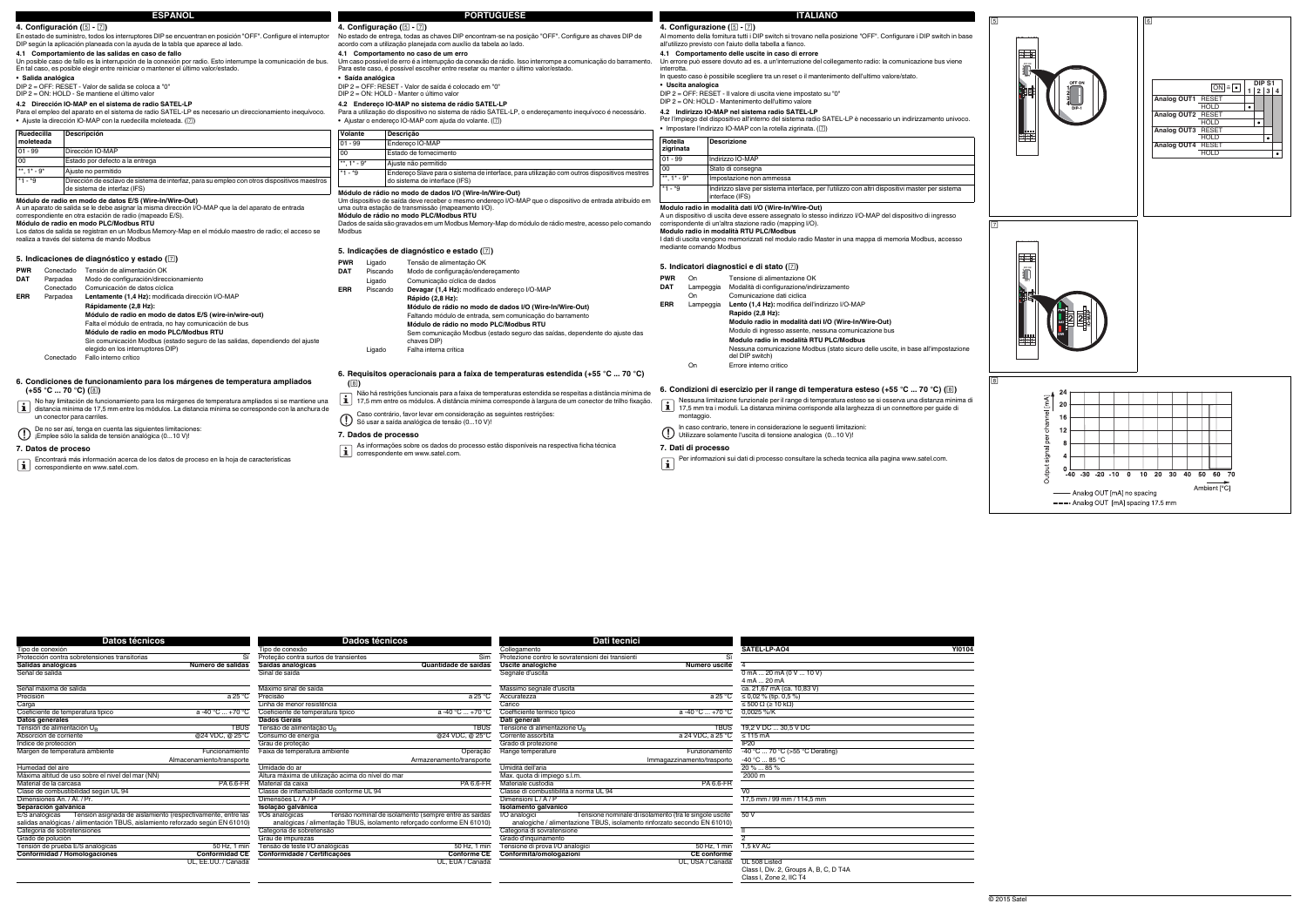# **I/O genişleme modülü**

**1. Güvenlik notları**

# **1.1 Montaj talimatları**

- **•** Montaj, işletme ve bakım yalnızca kalifiye elektrikçiler tarafından yapılmalıdır. Belirtilen montaj talimatlarına uyun.
- Cihazı kurarken ve çalıştırırken geçerli güvenlik yönetmelikleri (ulusal güvenlik yönetmelikleri dahil) ve genel<br>1910- teknik yönetmelikler gözetilmelidir. Burada verilen teknik bilgilere ve sertifikalara (uygunluk beya durumlarda ek onaylar) uyulmalıdır.
- **•** Cihaz açılmamalı veya değiştirilmemelidir. Cihazı kendiniz tamir etmeyin, aynısıyla değiştirin. Onarımlar sadece üretici tarafından yapılır. Üretici kurallara aykırı kullanımdan kaynaklanan hasardan sorumlu değildir.
- **•** Cihazın IP20 koruması (IEC 60529/EN 60529) temiz ve kuru ortam için tasarlanmıştır. Cihaz tanımlanan limitlerin üzerinde mekanik zorlanma ve/veya termal yüklere maruz kalmamalıdır.
- **•** Mekanik veya elektriksel hasarlara karşı korumak için, cihaz IEC 60529'a uygun bir koruma sınıfına sahip, uygun bir mahfaza içine de monte edilmelidir.

# **2. Kısa tanım**

Analog I/O genişleme modülü, dört çıkış sinyalinin işlenmesi için kullanılır.

### **3. Bağlantı talimatları**

**3.1 Geçmeli vidalı klemensler ( - )**

**3.3 Montaj**

- $\Delta$ – Cihazın yakınlarında bu cihaz veya tüm elektrik panosu için bağlantıyı ayırma cihazı olarak etiketlenmiş olan bir şalter/devre kesici bulundurun.
	- Bakım çalışmaları ve konfigürasyon esnasında cihazı tüm güç kaynaklarından ayırın (cihaz SELV veya PELV devrelerine bağlı olarak kalabilir).
	- Cihazın muhafazası komşu cihazlara karşı baz koruma sağlamaktadır, 300 V ef. için. Birden fazla cihaz yan yana takıldığında, bu durum göz önünde bulundurulmalı ve gerektiğinde ek koruma sağlanmalıdır. Yanda bulunan cihazın temel izolasyonu varsa, ayrıca bir izolasyona gerek yoktur. – Analog kanal için bir akım veya gerilim çıkışı kullanın!

Bağlantı termina bloklarının ataması, blok şemasında gösterilmiştir. ( ) Cihaz EN 60715'e uygun tüm 35 mm DIN raylarına takılabilir. DIN rayı konnektörü kullanıldığında, konnektörü önce DIN rayına yerleştirin. ( )

DIN rayı konnektörü besleme gerilimi için köprü oluşturur ve kablosuz modül ile iletişimi destekler.

**3.4 Analog çıkış**

Cihazın her analog çıkışı bir aktif çıkış şeklinde tasarlanmıştır.

Çıkış sinyali bir akım sinyali (0/4...20 mA) ya da bir gerilim sinyali (0...10 V) şeklinde seçilibilir.

- 该设备的 IP20 防护等级 (IEC 60529/EN 60529) 适用于清洁而干燥的环境。 该设备可能不适用于超过所 规定限制的机械应力与 / 或热负荷。
- 将设备安装在一个有合适保护等级 (根据 IEC 60529)的外壳内,以防止机械上和电气上的损坏。

Tüm çıkışlar birbirlerinden, besleme geriliminden (veri yolu tabanı aracılığıyla) ve diğer elektronik parçalardan

- **3.3 安装** 接线图中显示接线端子的分配。( )
- 可以卡接到符合 EN60715 标准的 35mm DIN 导轨上。<br>使用 DIN 导轨连接器时,首先将其定位于 DIN 导轨内。(国)
- DIN 导轨连接器可桥接电源电压并支持与无线模块的通信。
- **3.4 模拟量输出**
- 
- 该设备的每个模拟量输出可作为有源输出。<br>可选择该输出信号为电流信号 (0/4...20 mA) 或电压信号 (0...10 V) 。<br>所有这些输出在电气上均相互隔离,而且通过 (总线脚)与电源电压隔离,还与其他电器元件隔离。

elektriksel olarak yalıtılmıştır.

# Veri föyü ve kullanım kılavuzundaki ek bilgilere mutlaka dikkat ediniz.

# **UYARI: Elektrik çarpma riski**

- **1/2/8/9**Analog çıkış, alternatif akım/gerilim
- **3.2 Çalışma elemanları ()**
- 注意:静电放电<br>静电电流可能损坏电子设备。在打开设备并对其进行组态之前请去除您身上的静电放电。为达此目的, **请触碰一个接地表面,如控制柜的金属外壳!**
- **3.1 插拔式螺钉接线端子 ( )**
- 1/2/8/9 模拟输出,也可是电流 / 电压

**NOT: Elektro-statik deşarj Statik yükler elektronik cihazlara zarar verebilir. Cihazı açıp konfigüre etmeden önce vücudunuzdaki elektrostatik yükü boşaltın. Bunun için topraklanmış bir yüzeye örneğin panonun metal gövdesine dokunun!**

# **3**

**4**

- Giriş/çıkış yapılandırması için DIP anahtarları
- I/O-MAP adresini ayarlamak için beyaz ayar tekeri
- DIN rayı konnektörü bağlantısı
- DIN rayı

#### На блок-схеме показано назначение выводов клемм.  $(\overline{\text{3}})$ Блок питания устанавливается на защелках на любые DIN-рейки 35 мм, соотв. EN 60715.

**5**

**6**

**7**

эти соединители. (④) Соединитель, устанавливаемый на монтажную рейку, служит для разветвления цепей питания <sup>и</sup>

 DIN rayını sabitlemeye yarayan metal ayak mandalı **10-12**Tanı ve durum göstergeleri

# **I/O 扩展模块**

# **1. 安全提示**

### **1.1 安装注意事项**

- **•** 仅专业电气人员可进行相关安装、操作和维修。请按说明遵守安装规定。
- 安装与操作设备时,必须遵守适用的规定和安全规范 (包括国家安全规则)以及技术总则。相关的技术安<br>- 全数据请参阅包装单和认证证书 (适用的一致性评估以及其它认证)。
- 设备不可打开或改造。 请勿自行修理设备,可更换整部设备。仅生产厂家可进行修理。生产厂家对因滥用 产品而导致的损坏不负责任。

 $O62222$ .<br>вская развязка всех выходов, питающего напряжения (через шинное основание) <sup>и</sup> другой электроники.

- **ОСТОРОЖНО: Наличие опасного электрического напряжения**
- $\triangle$  Рядом <sup>с</sup> устройством следует предусмотреть переключатель/силовой выключатель, обозначенный для этого устройства или всего электротехнического шкафа как разъединяющий механизм.
	- Во время проведения ремонтных работ <sup>и</sup> при настройке конфигурации отсоединять устройство от всех действующих источников питания (можно оставить подключение устройства <sup>к</sup> цепям БСНН или ЗСНН).
	- Благодаря наличию корпуса устройство изолировано от соседних устройств, рассчитанных на 300 В эфф. Это необходимо учитывать при монтаже нескольких устройств, расположенных рядом друг <sup>с</sup> другом. Если соседнее устройство имеет базовую изоляцию, то дополнительная изоляция не требуется.
	- Использовать на каждый аналоговый канал либо выход сигнала тока, либо выход сигнала напряже

**2. 概述** 模拟 I/O 扩展模块用于处理四个输出信号。

## **3. 连接注意事项**

#### **3.2 操作元件 ( )**

严格参照数据表和用户手册中的附加信息。

Статические заряды могут повредить электрическое устройство. Перед открытием и<br>конфигурированием устройства позаботьтесь о снятии электрических зарядов с Вашего **тела. Касайтесь только заземленных поверхностей, например, металлического корпуса электрошкафа!**

- **警告: 有电击危险** 在设备周边提供一个已标记为该设备或整个控制柜的分离装置的开关 / 断路器。 在进行维护作业和组态的过程中,将设备从所有电源上断开连接 (设备可以保留到 SELV 或 PELV 回路的连接)。
- 设备外壳可提供对相邻设备的基本绝缘,有效适用于 300 V。如果将多台设备相邻安装,则必须考
- 虑绝缘,必要时须安装额外的绝缘。如果相邻设备也具备基本绝缘能力,则不需进行额外绝缘。 – 每条通道或用一个电压输出或用一个电源输出!

- 3 用于输入 / 输出组态的 DIP 开关
- 4 白色指轮可用于设置 I/O-MAP 地址
- 5 用于连接 DIN 导轨连接器
- 6 DIN 导轨
- 7 用于 DIN 导轨固定的金属脚扣<br>10-12 诊断和状态指示灯 10-12 诊断和状态指示灯

**Модуль расширения ввода-вывода**

#### **1. Правила техники безопасности**

# **1.1 инструкции по монтажу**

- **•** Монтаж, управление <sup>и</sup> работы по техобслуживанию разрешается выполнять только квалифицированным специалистам по электротехническому оборудованию. Соблюдать приведенные инструкции по монтажу.
- **•** При установке <sup>и</sup> эксплуатации соблюдать действующие инструкции <sup>и</sup> правила техники безопасности (<sup>в</sup> том числе <sup>и</sup> национальные предписания по технике безопасности), <sup>а</sup> также общие технические правила. Технические данные приведены <sup>в</sup> инструкции по использованию <sup>и</sup> сертификатах (сертификат об оценке соответствия, при необходимости <sup>в</sup> других сертификатах).
- **•** Запрещается открывать или модифицировать устройство. Не ремонтируйте устройство самостоятельно, <sup>а</sup> замените его на равноценное устройство. Ремонт должен производиться только сотрудниками компании-изготовителя. Производитель не несет ответственности за повреждения вследствие несоблюдения предписаний.
- **•** Степень защиты IP20 (IEC 60529/EN 60529) устройства предусматривает использование <sup>в</sup> условиях чистой <sup>и</sup> сухой среды. Не подвергайте устройство механическим <sup>и</sup>/или термическим нагрузкам, прухой ороды. Не подвергалте устройстве<br>ающим указанные предельные значения.
- **•** Устройство для защиты от механических или электрических повреждений встроить <sup>в</sup>
- соответствующий корпус <sup>с</sup> необходимой степенью защиты согласно МЭК 60529.

#### **2. Краткое описание**

Аналоговый модуль расширения ввода-вывода служит для обработки четырех выходных сигналов.

#### **3. Указания по подключению**

#### **3.1 Вставные винтовые клеммы ( - )**

#### **3.2 Органы управления ()**

**3.3 Монтаж**

При использовании устанавливаемых на монтажную рейку соединителей сначала устанавливаются

# поддержки связи с модулем радиосвязи.

### **3.4 Аналоговый выход**

- Каждый аналоговый выход прибора имеет исполнение активного выхода.
- По выбору выходной сигнал может использоваться <sup>в</sup> качестве сигнала тока (0/4...20 мА) или сигнал

напряжения (0...10 В).

Обязательно ознакомьтесь <sup>с</sup> дополнительной информацией, приведенной <sup>в</sup> техническом паспорте <sup>и</sup> руководстве пользователя.

# **ПРЕДУПРЕЖДЕНИЕ: Электростатический разряд**

**1/2/8/9** Аналоговый выход, на выбор ток/напряжение

- **3**DIP-переключатель для конфигурирования входов <sup>и</sup> выходов Белая ручка <sup>с</sup> накаткой для настройки адреса I/O-MAP
- **4**
- **5**Подключение соединителя для монтажной рейки
- **6**Стандартная рейка

#### **7** Металлическая защелка для крепления стандартной рейки **10-12**Индикаторы состояния <sup>и</sup> диагностики

**中文**